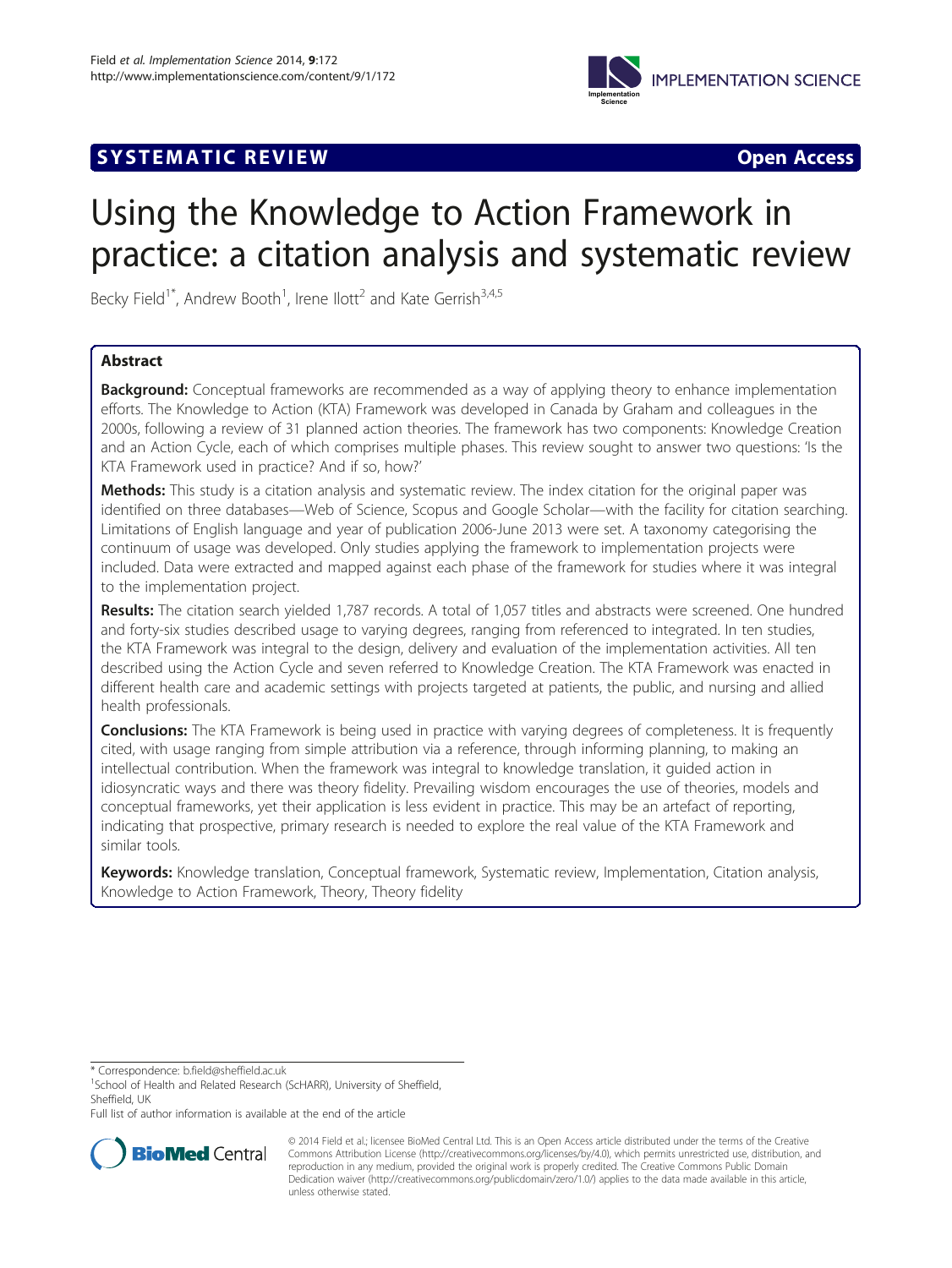# Background

Health professionals across the globe share the challenges of translating the best available evidence into actual health interventions in a timely way to provide the most effective care and service. The Knowledge to Action Framework [[1\]](#page-12-0) ('the KTA Framework') is a conceptual framework intended to help those concerned with knowledge translation deliver sustainable, evidence-based interventions. Knowledge translation has been defined as a process 'that includes synthesis, dissemination, exchange and ethically sound application of knowledge to improve…health… provide more effective health services and products and strengthen the health care system' [[2](#page-12-0)].

Conceptual frameworks are recommended as a way of preparing for the multiple, dynamic and interactive factors that influence the uptake of evidence in practice [[3-5](#page-12-0)]. Although the terms conceptual frameworks, theories and models are often used interchangeably, conceptual frameworks are broad and descriptive, whereas theories and models are more specific and amenable to hypothesis testing [[6\]](#page-12-0). Conceptual frameworks provide a frame of reference for organising thinking, a guide for action and interpretation. Potential benefits from applying a conceptual framework include making the process of knowledge translation more systematic, with greater likelihood of changed practice and spread of evidence [[4,6-9\]](#page-12-0). Several conceptual frameworks are pertinent for implementation scientists, including Promoting Action on Research Implementation in Health Services (PARIHS) [[5,10](#page-12-0)] the Consolidated Framework for Implementation Research (CFIR) [\[3](#page-12-0)] as well as the KTA Framework [\[1](#page-12-0)].

#### The Knowledge to Action Framework

The KTA Framework [\[1](#page-12-0)] was developed in Canada by Graham and colleagues in the 2000s in response to the confusing multiplicity of terms used to describe the process of moving knowledge into action [[1](#page-12-0)]. They reviewed 31 planned action theories about the process of change. Most of the theories were interdisciplinary or from nursing and were published between 1983 and 2006 [\[11\]](#page-12-0). The findings informed their conceptual framework, which was intended to 'address the need for conceptual clarity in the KTA field and to offer a framework to help elucidate what we believe to be the key elements of the KTA process' [[1\]](#page-12-0) (p. 14).

The KTA Framework comprises two distinct but related components: (i) Knowledge Creation (represented by the funnel) surrounded by (ii) the Action Cycle (Figure [1](#page-2-0)). Each component involves several phases which overlap and can be iterative; Graham and colleagues [\[1\]](#page-12-0) describe the phases as 'dynamic…can influence each other' (p. 20). Action phases may be carried out sequentially or simultaneously; knowledge phases may impact on the action phases. The Action Cycle outlines a process, representing the activities needed for knowledge to be applied in practice; knowledge is adapted to the local context, and barriers and facilitators to its use are explicitly assessed. Involvement of stakeholders, and tailoring knowledge to the needs of people who are going to use it, is crucial.

The National Institute for Health Research (NIHR) Collaboration for Leadership in Applied Health Research and Care for South Yorkshire (CLAHRC SY) used the KTA Framework to underpin a programme of knowledge translation work undertaken between 2008 and 2013 [\[12\]](#page-12-0). As part of this programme, the first author (BF) undertook a knowledge translation project that sought to identify examples of the use of the KTA Framework in practice. No existing systematic review was found on this subject. This review is designed to address this knowledge gap.

This review seeks to answer two questions: 'Is the KTA Framework being used in practice?' and 'If so, how is the KTA Framework being used in practice?' We were interested in the 'real-life' application of this conceptual framework to 'real-world' implementation challenges. A secondary concern was theory fidelity [\[13\]](#page-12-0), which relates to how this conceptual framework was being used in practice, specifically whether the KTA Framework was articulated in a way that was true to the source paper [[1](#page-12-0)].

# **Methods**

#### Citation analysis and systematic review

We chose citation searching as our preferred method to identify reports of practical applications of a model or framework [\[14,15\]](#page-13-0). Citation searching can circumvent the problems of variation in terminology (a retrieval problem) or uninformative abstracts (a reporting problem) typically encountered in topic-based searches of bibliographic databases. We sought to identify all reported citations of a particular reference irrespective of the context within which that reference had been used. Citation searching was further indicated in this review given that our scoping search, using the databases MEDLINE and CINAHL, had previously identified few abstracts reporting explicitly the use of the KTA Framework in practice.

The index citation for the source paper for the KTA Framework 'Lost in knowledge translation: time for a map?' by Graham and colleagues [\[1\]](#page-12-0) was identified on each of three databases that offered functionality for citation searching. The databases were Scopus, Web of Science and Google Scholar. Citation searches were limited to the period from 2006 (the date of publication of the source paper) to July 2013. Duplicates between records from the databases were identified and the most complete record was retained for the subsequent sift process. Google Scholar references often included an incomplete text fragment rather than a more traditional abstract. However, supplementary hypertext links could be followed up from Google Scholar to either an abstract or, optimally, to the full text. For Web of Science and Scopus citations, full abstracts were identified. References to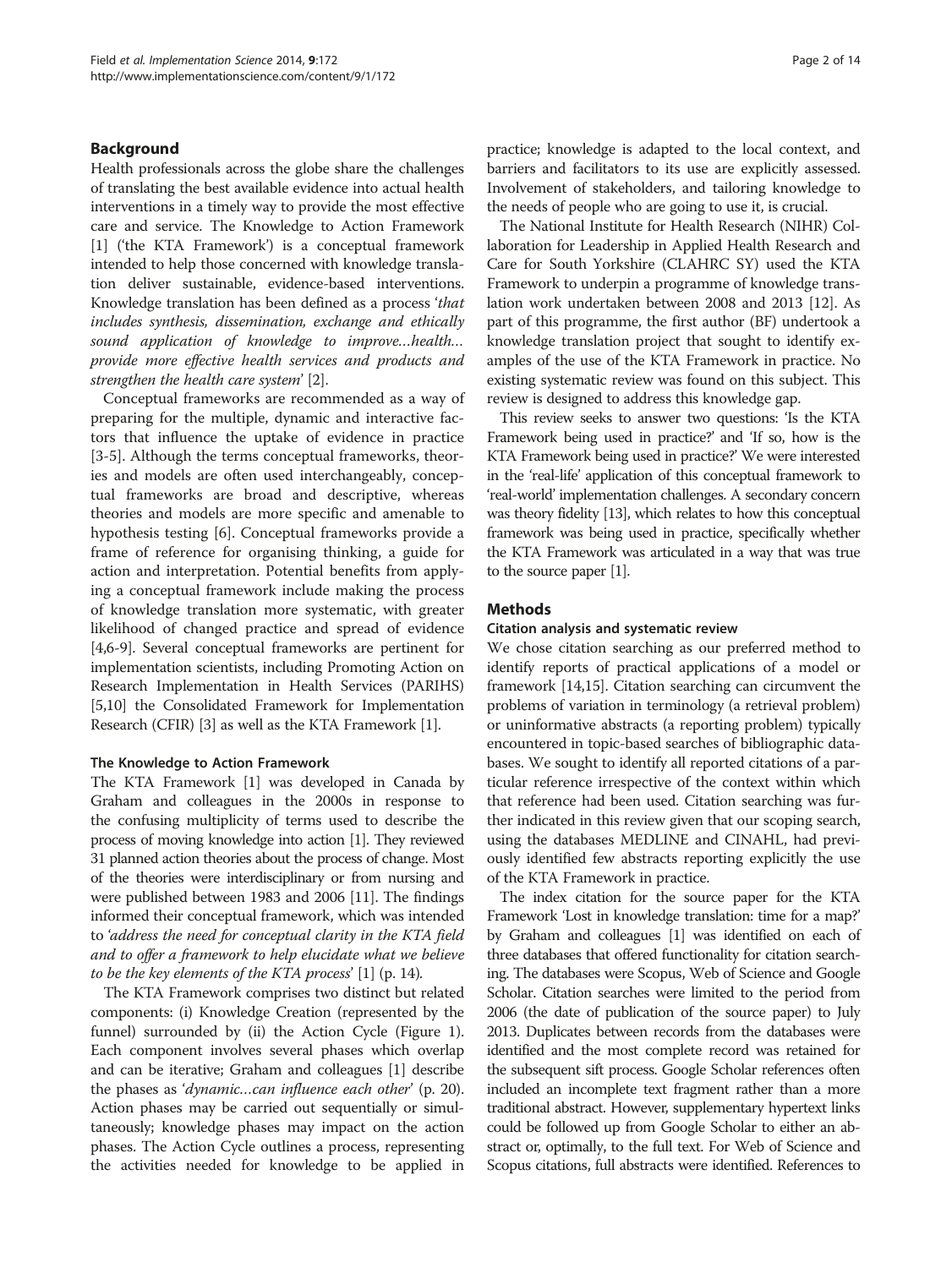<span id="page-2-0"></span>

non-English language articles were removed. Google Scholar also enabled access to book chapters whereas Scopus and Web of Science only indexed peer-reviewed journal articles. All results were imported and combined into an Excel spreadsheet for review by two reviewers.

# Inclusion/exclusion criteria

All citations identified were screened by title and available information according to agreed criteria. Papers were excluded if they were not empirical real-life applications of the KTA Framework; if they were literature reviews; if they were only conceptual or descriptive papers (including discussion, commentaries or protocols); if they described a single knowledge translation strategy, such as a clinical practice guideline; or if they were not topically relevant. Given the incomplete abstracts obtained via Google Scholar, a 'rule-out' strategy was employed. Citations were excluded where there was insufficient information to make a judgment about inclusion/exclusion criteria. In practice, the implications of this decision were minimal as many Google Scholar records either duplicated full bibliographic records already identified from Web of Science or Scopus or contained at least sufficient detail in the title or in the limited text displayed (text fragment), to indicate whether the paper merited further consideration.

The inclusion criteria were based on an affirmative answer to two questions 'Does the paper describe a KT project?' and 'Is the KTA Framework a fundamental guide to this project?' The initial sift phase was carried out by one researcher (BF), with another researcher coding a proportion of these (II). Difficulties applying the exclusion criteria were discussed to ensure the inclusion/exclusion criteria were applied consistently. Any differences were discussed and resolved by consensus.

Full-text articles were obtained for any article coded for inclusion and for any articles that appeared relevant but where it was unclear whether the KTA Framework had been actually used in practice. Two researchers (BF and II) conducted an initial assessment of the full-text articles. This showed that the degree of usage varied from merely citing the KTA Framework to full integration into the study. We developed a taxonomy to categorise this variation (see Table [1](#page-3-0)). Included articles were re-examined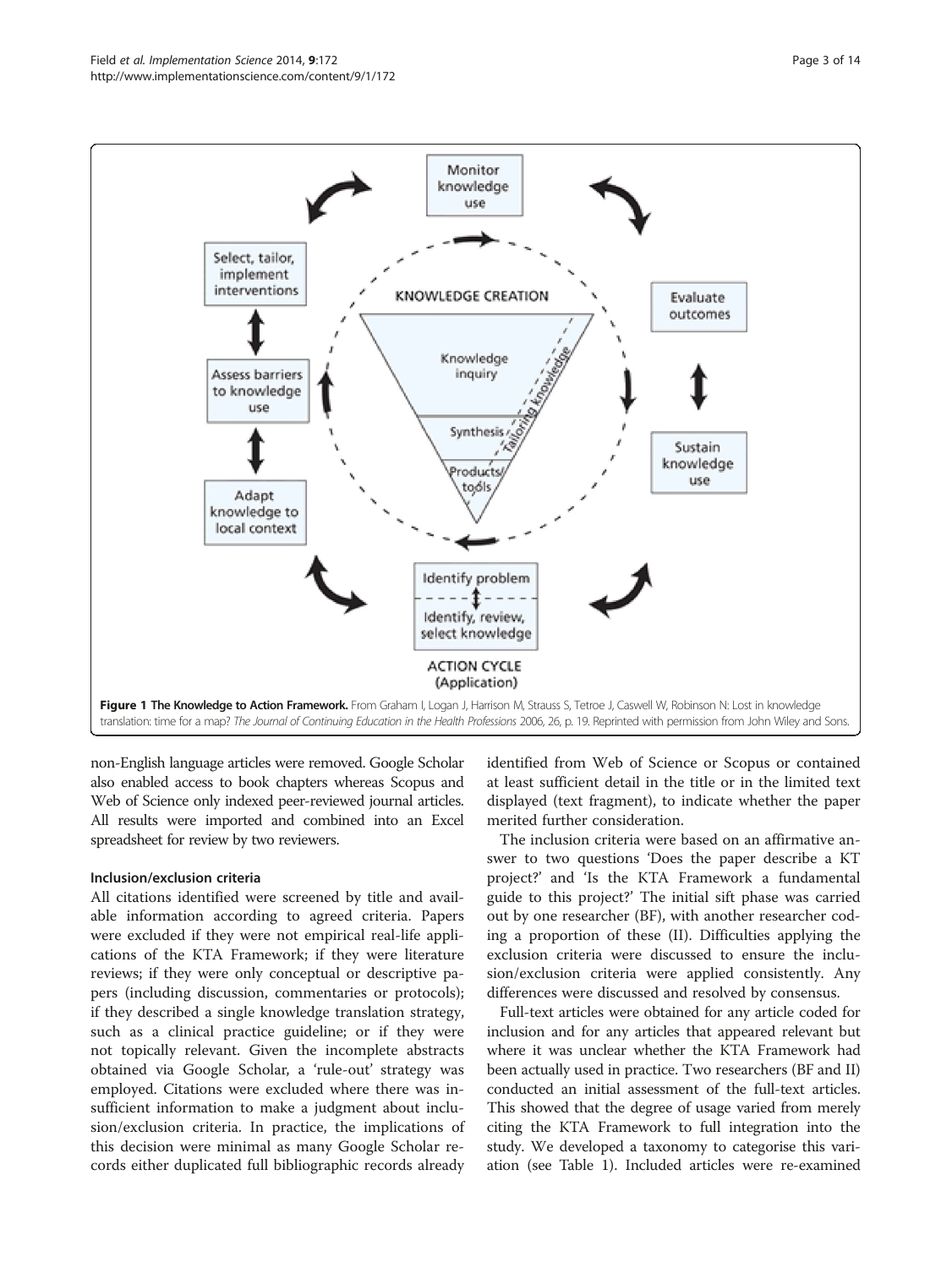<span id="page-3-0"></span>Table 1 Taxonomy for application of the KTA Framework within included studies

| Category         | <b>Definition</b>                                                                                                          |
|------------------|----------------------------------------------------------------------------------------------------------------------------|
| Integrated       | The KTA Framework was integral to<br>the design, delivery and evaluation<br>of the implementation activities.              |
| Directed         | The KTA Framework had influenced project<br>design but with no examples given.                                             |
| Adapted/combined | The KTA Framework had been modified or<br>blended with another conceptual framework.                                       |
| Informed         | The KTA Framework had influenced the study<br>in a general, non-specified way (e.g. in the<br>Introduction or Discussion). |
| Referenced       | The KTA Framework was cited with little or<br>no further explanation.                                                      |

and re-coded according to this more detailed classification. The taxonomy enabled us to refine the inclusion criteria to identify studies that reported explicit application of the KTA Framework. This produced a subset of studies that contained examples of using the KTA Framework in an integral way.

#### Data extraction

The data were extracted from the 'integrated' studies where the KTA Framework was applied in practice. Data extracted were mapped to each phase of Knowledge Creation and the Action Cycle (see Figure [1\)](#page-2-0) by one researcher (BF) and then discussed with the whole team.

#### Quality assessment

The quality of reporting was assessed using criteria adapted from Carroll and colleagues [[16](#page-13-0)]. This involved checking whether the four elements were described. These were the question and study design, recruitment and selection and methods of data collection and analysis. We did not assess the research rigour of the individual knowledge translation projects. Rather, we focused on the application of, and theory fidelity to, the KTA Framework.

# Data analysis

Each article was scrutinised and mapped against the corresponding phases within the Knowledge Creation and Action Cycle components of the framework. Data for each phase were then synthesised across studies to help understand how the framework had been used in practice.

# Results

The citation search for the original source paper [[1](#page-12-0)] yielded 1,787 records. The result set was reduced to 1,057 records following removal of duplicate and non-English language records. Next, 911 records were excluded at the sift stage. Those excluded at this stage included literature reviews and conceptual, descriptive or commentary papers, papers describing a single knowledge translation strategy or not topically relevant. In other cases, we made an initial judgement, based on the abstract or a Google text fragment, that the paper was not about an empirical, real-life, knowledge translation or implementation project. A total of 146 papers were identified as attributing use of the KTA Framework. The search results are illustrated in Figure [2](#page-4-0), the PRISMA flow chart.

# Attribution of use

The full text of the 146 papers was examined to establish the extent to which the use of the KTA Framework was attributed by the authors. The papers were coded according to the taxonomy in Table 1. Sixty two of the 146 papers (43%) were classified as *'referenced*', meaning that the framework was cited with little, if any, further explanation (see Table 2). Thirty nine (27%) were categorised as 'informed' because the KTA Framework had influenced the project in a 'non-specified' way without citing examples of how it had been applied. Seventeen studies (12%) were noted as 'adapted or combined' where the KTA Framework had either been modified or blended with another conceptual framework. A further eighteen (12%) were categorised as 'directed' because the KTA Framework influenced the project design or helped to plan, structure or conceptualise what was done, but with no examples given. Only ten studies were integrated, signifying that the KTA Framework was integral to the design, delivery and evaluation of the implementation activities. Importantly, these integrated studies included examples to illustrate how the KTA Framework had been used as a guide. The following analysis focuses on results relating to these ten integrated studies.

# Characteristics of studies using the KTA Framework in an integrated way

Eight of the ten studies were conducted in Canada, one in the Democratic Republic of Congo [\[17](#page-13-0)] and one in Denmark [[18\]](#page-13-0). Studies were published between 2007 and 2013. Nine were published in peer-reviewed journals with the exception being a Master of Science degree dissertation [\[19](#page-13-0)].

Each implementation study was very different (see Table [3\)](#page-5-0). Two were concerned with public health or health promotion [[17,20\]](#page-13-0); three focused on clinical academic or nurse education [\[18,21,22](#page-13-0)]. Others related to specific conditions, such as stroke [\[23,24](#page-13-0)], children with cerebral palsy and motor difficulties [[25](#page-13-0)] and osteoarthritis [\[26\]](#page-13-0). The target audience included the public and patients, the families of older adults, health professionals, occupational therapists, speech and language therapists, physiotherapists and educationalists/academics within universities.

All ten studies reported using the Action Cycle. Seven described using both the Knowledge Creation and the Action Cycle components [\[18,20](#page-13-0)-[24](#page-13-0),[27](#page-13-0)]. None described applying every phase of the KTA Framework.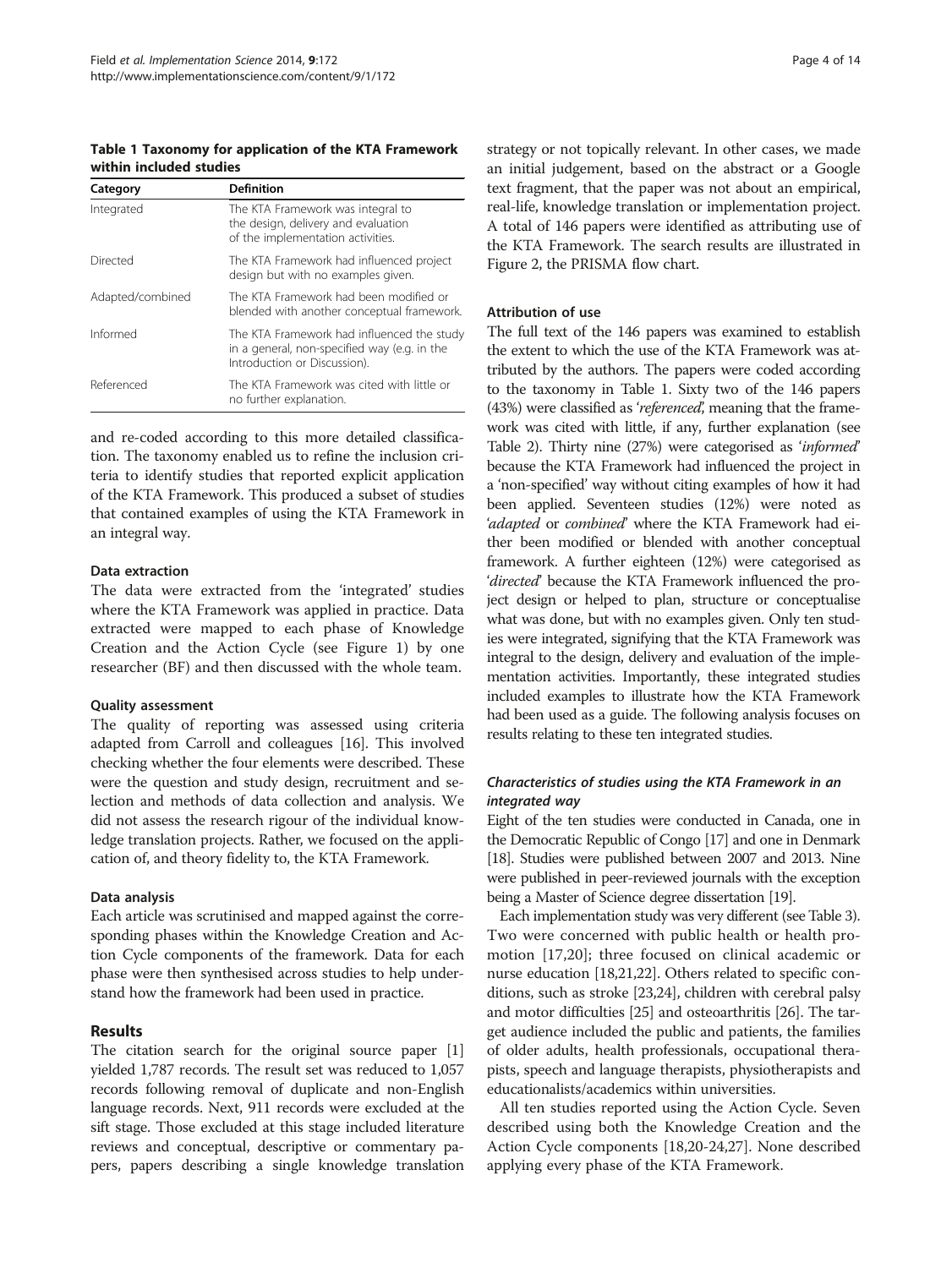<span id="page-4-0"></span>

# Application of Knowledge Creation

Two studies reported using all phases of Knowledge Creation [[20,26\]](#page-13-0) (see Table [4](#page-6-0)). Five studies applied one or more phases [\[18,20,22,24,26\]](#page-13-0). Tailoring knowledge was described in three studies [\[18,20,26](#page-13-0)]. Associated knowledge

| Table 2 Frequency and percentage of types of KTA Framework used |  |  |  |
|-----------------------------------------------------------------|--|--|--|
|-----------------------------------------------------------------|--|--|--|

| Category         | n(%)     |
|------------------|----------|
| Integrated       | 10 (7%)  |
| Directed         | 18 (12%) |
| Adapted/combined | 17 (12%) |
| Informed         | 39 (27%) |
| Referenced       | 62 (43%) |
| Total (N)        | 146      |

tools included summaries of evidence targeted at specific audiences, continuing health care education modules, information posted on websites and decision aids.

# Application of the Action Cycle

All ten studies reported applying the Action Cycle, describing at least five of the seven possible phases (see Table [5\)](#page-7-0). All undertook the first phase of 'identifying the problem'. The least reported phase, or the phase carried out least often, was 'sustain knowledge use'. Three studies illustrated each phase of the Action Cycle or explained their reasons for not doing so [\[18,23,25](#page-13-0)].

Further information about how the different studies applied the phases within the Action Cycle are shown in Table [6](#page-8-0). Each study demonstrates the particularity of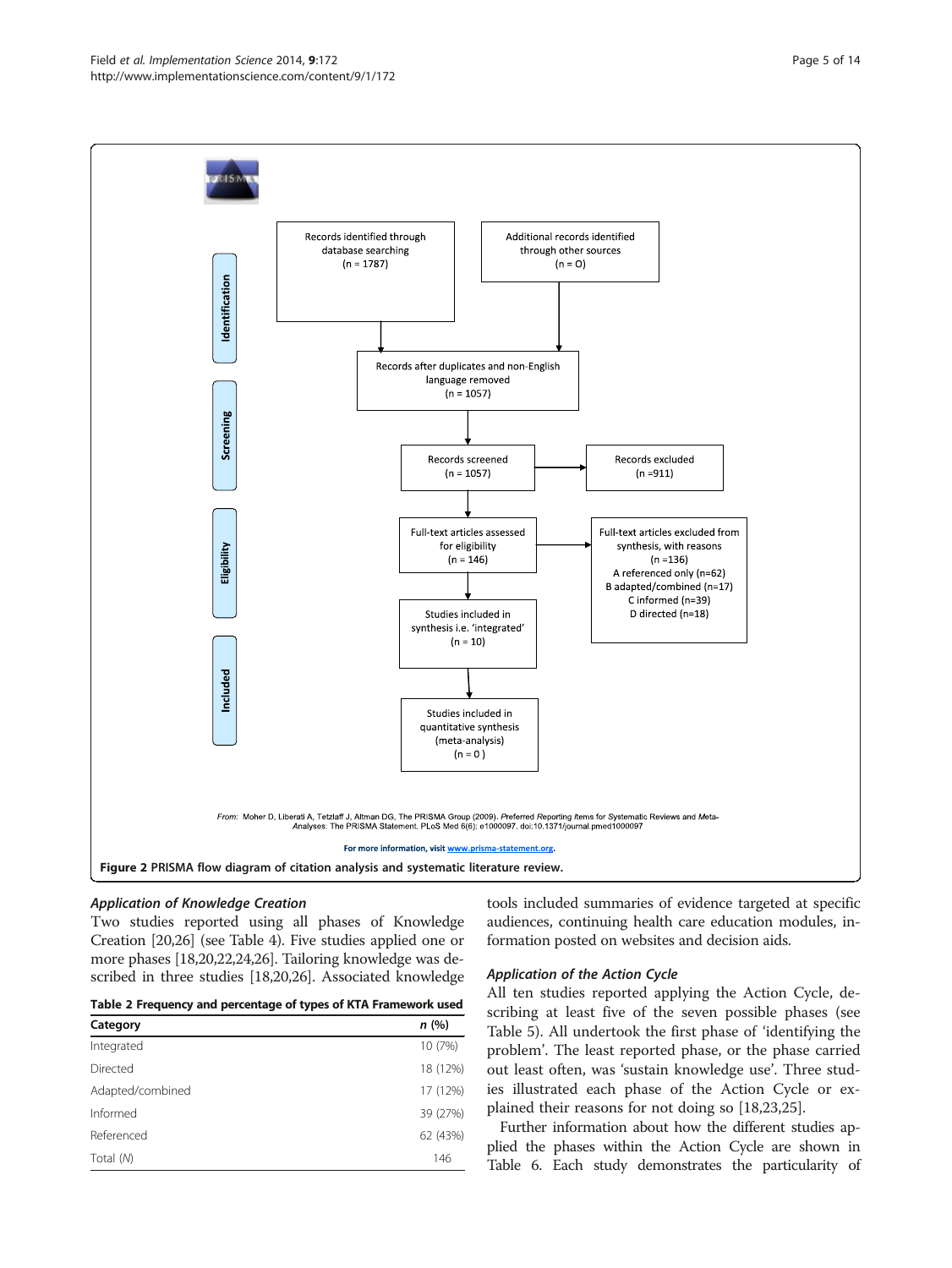|                | Authors, date of publication   | Country of study                | Focus of knowledge<br>translation project                                                                       | <b>Target audience</b>                                           | <b>Reported knowledge</b><br>creation and/or<br>action cycle   |
|----------------|--------------------------------|---------------------------------|-----------------------------------------------------------------------------------------------------------------|------------------------------------------------------------------|----------------------------------------------------------------|
|                | Bjrøk et al., 2013 [18]        | Denmark                         | Nursing education; to<br>get a model of skill<br>performance taught as<br>part of the nursing<br>curriculum     | Stakeholders within<br>academic setting                          | Knowledge Creation<br>and Action Cycle                         |
| 2              | Claude et al., 2012 [17]       | Democratic Republic<br>of Congo | Health promotion;<br>prevention of spina<br>bifida                                                              | Women in maternal<br>and child health clinics                    | Action Cycle                                                   |
| 3              | Hua et al., 2012 [20]          | Canada                          | Public health; Canadian<br>Hypertension Education<br>Programme                                                  | General public, health<br>professionals and<br>policymakers      | Knowledge Creation<br>and Action Cycle                         |
| $\overline{4}$ | Keyser, 2010 <sup>a</sup> [19] | Canada                          | Community; to inform<br>families about delirium<br>in older adults                                              | Families of older adults                                         | Action Cycle                                                   |
| 5              | Molfenter et al., 2009 [23]    | Canada                          | Evidence-based treatment<br>for dysphagia patients<br>post stroke                                               | Speech and language<br>therapists                                | Knowledge Creation<br>and Action Cycle,<br>mainly Action Cycle |
| 6              | Petzold et al., 2010 [24]      | Canada                          | Unilateral spatial neglect<br>post stroke                                                                       | Occupational therapists                                          | Knowledge Creation<br>and Action Cycle                         |
| 7              | Russell et al., 2010 [25]      | Canada                          | Rehabilitation setting;<br>children with cerebral<br>palsy; evidence-based<br>paediatric measurement<br>tools   | Physiotherapists                                                 | <b>Action Cycle</b>                                            |
| 8              | Stacey et al., 2009 [21]       | Canada                          | Nursing education;<br>integrating patient<br>decision support within<br>the undergraduate<br>nursing curriculum | Academic stakeholders                                            | Knowledge Creation<br>and Action Cycle,<br>mainly Action Cycle |
| 9              | Straus et al., 2008 [22]       | Canada                          | Clinical/academicmentor<br>scheme for clinician<br>scientists                                                   | Stakeholders of the<br>mentor scheme                             | Knowledge Creation<br>and Action Cycle                         |
| 10             | Tugwell et al., 2007 [26]      | Canada                          | Osteoarthritis                                                                                                  | Consumers of health care<br>including patients and<br>clinicians | Knowledge Creation<br>and Action Cycle                         |

#### <span id="page-5-0"></span>Table 3 Characteristics of the studies reporting application of the KTA Framework in an integrated way

<sup>a</sup>Master of Science dissertation.

implementation activities. Most studies illustrate how knowledge was adapted to the local context. Questionnaires, interviews, workshops, focus groups and needs assessment were used to identify barriers to change. Education was the most frequently employed strategy albeit in a variety of forms.

#### Quality assessment

Quality assessment of the integrated studies proved problematic given that many papers did not report research questions, traditional research designs or recruitment and selection of participants as required by the criteria [[16](#page-13-0)]. Rather, papers typically stated aims and objectives, which often related to closing evidence/knowledge-practice gaps. Papers could be scrutinised according to how their aims and objectives had been operationalised. On this basis, all ten studies were judged as having described their projects

clearly. Four of the ten studies [\[17,19](#page-13-0),[21,23\]](#page-13-0) reported gaining ethical approval, suggesting that these had been independently characterised as research.

#### **Discussion**

The KTA Framework [[1](#page-12-0)] is being used in practice with varying degrees of completeness and theory fidelity when the conceptual framework is integrated into the implementation project. It is one of the most frequently cited conceptual frameworks for knowledge translation. A citation search of three databases tracking the source paper 'Lost in knowledge translation: time for a map?' identified 1,787 records between 2006 and July 2013. Some indication of the impact of this article can be gained from constructing a 'normalised citation count' for comparison purposes. The source paper was cited four times more frequently than the next highest cited article from the same journal published in the same year. It was cited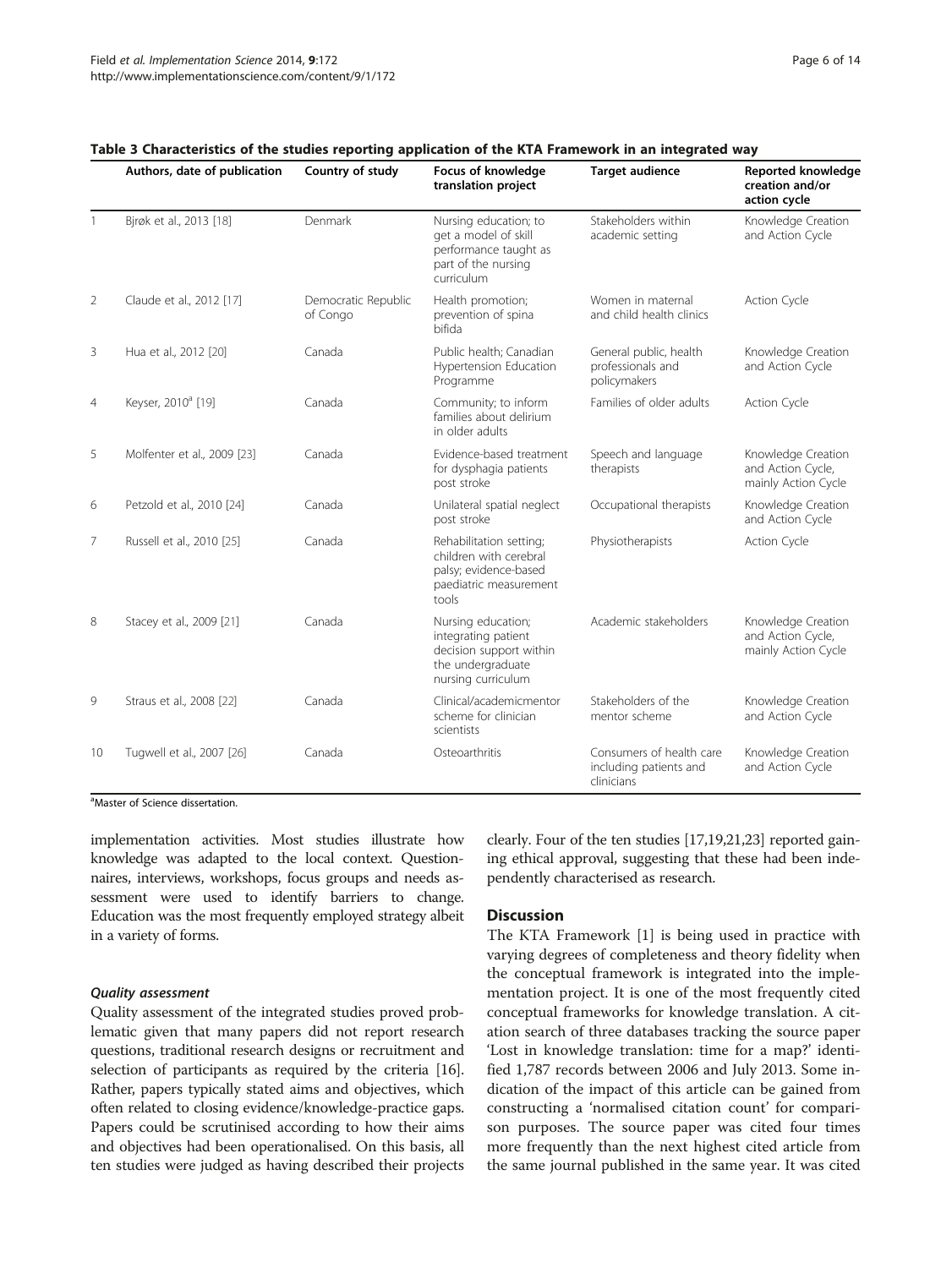| Authors, date of publication |                                          | Knowledge creation |                     |                                                                                                                                                                                                     |                     |
|------------------------------|------------------------------------------|--------------------|---------------------|-----------------------------------------------------------------------------------------------------------------------------------------------------------------------------------------------------|---------------------|
|                              |                                          | Knowledge inquiry  | Knowledge synthesis | Knowledge tools/products                                                                                                                                                                            | Tailoring knowledge |
|                              | Bjrøk et al., 2013 <sup>a</sup> [18]     |                    |                     | 'Instrumental' manual; tailored through<br>cooperation with stakeholders                                                                                                                            | ✔                   |
|                              | Claude et al., 2012 [17]                 |                    |                     |                                                                                                                                                                                                     |                     |
| 3                            | Hua et al., 2012 [20]                    |                    |                     | Summaries of evidence (one page to<br>scientific analysis of changes to<br>recommendations; slide decks; patients<br>and provider tools; continuing health<br>education modules; posted on website) |                     |
| $\overline{4}$               | Keyser, 2010 <sup>b</sup> [19]           |                    |                     |                                                                                                                                                                                                     |                     |
| 5                            | Molfenter et al., 2009 <sup>c</sup> [23] |                    |                     |                                                                                                                                                                                                     |                     |
| 6                            | Petzold et al., 2010 [24]                |                    |                     |                                                                                                                                                                                                     |                     |
|                              | Russell et al., 2010 [25]                |                    |                     |                                                                                                                                                                                                     |                     |
| 8                            | Stacey et al., 2009 <sup>c</sup> [21]    |                    |                     | Development of exam questions,<br>problem-based scenarios, materials in<br>French; newsletter profiling different<br>resources available                                                            |                     |
| 9                            | Straus et al., 2008 [22]                 |                    |                     |                                                                                                                                                                                                     |                     |
|                              | Tugwell et al., 2007 [26]                |                    |                     | One page summaries of evidence; 'bottom<br>lines' highlighting risk/benefits; decision aids                                                                                                         |                     |

#### <span id="page-6-0"></span>Table 4 Application of the Knowledge Creation phases

Key: - indicates that this phase was not named explicitly within the text.

<sup>a</sup>Reported 'knowledge creation and tailoring'.

Masters of Science dissertation, involving a literature review.

c These studies reported 'knowledge creation' but did not name individual phases within this component.

470 unique times across all databases. However, citation figures do not reflect how this conceptual framework has actually been applied in practice. We initially included 146 studies that reported using the KTA Framework. Closer examination revealed that usage varied considerably, ranging from simple attribution via a reference through to being integral to most aspects of the implementation work. Only ten studies reported and gave supportive examples of incorporating the KTA Framework in an integrated way. All these described the Action Cycle and seven referred to Knowledge Creation, articulating the KTA Framework in a way that was true to the source paper [\[1](#page-12-0)].

There was substantial variation in the setting and target audience for each documented change, the methods used to apply the KTA Framework and the terminology employed to report the phases within Knowledge Creation and the Action Cycle. This reflects the spread of the framework across a range of settings, to different health care services and systems and larger scale and smaller projects. The KTA Framework was adapted to different health service settings and resources, indicating a good fit for the diversity of real-world health care. However, the target audiences were primarily patients, the public and the nursing and allied health professions.

Most studies (8/10) were conducted in Canada where the KTA Framework originated. This frequency of use in Canada could be explained by the influence of national

Canadian networks and dissemination activities. Perhaps more significantly, the KTA Framework is associated with the Canadian Institutes of Health Research [\[27\]](#page-13-0). Estabrooks and colleagues [[28](#page-13-0)] comment that the Canadian research funding organisation had adopted the KTA Framework to guide knowledge translation, deploying specific grant mechanisms 'to ensure involvement of knowledge users with researchers throughout the research process' (p. 2). This may explain the varying degrees to which the framework was used.

The KTA Framework was enacted in a variety of ways, from informing to full integration, showing flexibility of use and that it can fit local circumstances and need. Use at a 'lighter' level through adapting or combining with other conceptual frameworks could be considered a strength, in that the KTA Framework offers the flexibility to be combined with other frameworks, being responsive to facilitating practitioner preferences and context-specific needs. It is important to note that Graham and colleagues have continued to publish on applications of the framework and the multiple factors to be considered [\[29](#page-13-0)]. In addition, this suggests conceptual frameworks do not have to be mutually exclusive.

Each study applied the framework in an idiosyncratic way. None reported using every phase of the KTA Framework. Only four studies detailed Knowledge Creation, yet existing knowledge was utilised in the other studies to identify knowledge-practice gaps, or as part of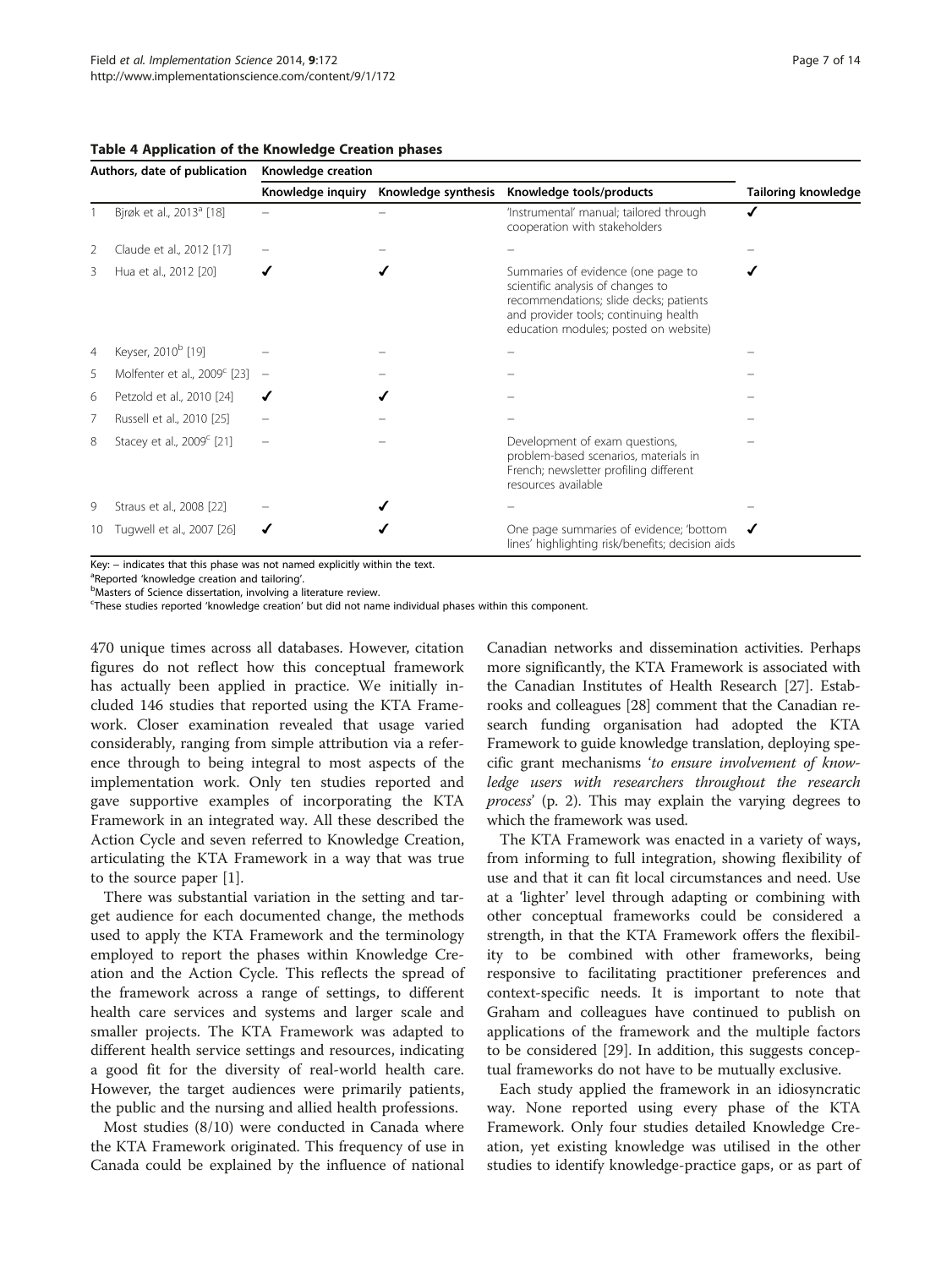| Authors, date of<br>publication |                                          | <b>Action Cycle component</b>        |                                                                       |              |                                                   |                      |                      |                             |  |
|---------------------------------|------------------------------------------|--------------------------------------|-----------------------------------------------------------------------|--------------|---------------------------------------------------|----------------------|----------------------|-----------------------------|--|
|                                 |                                          | identify review,<br>select knowledge | Identify problem/ Adapt knowledge Assess barriers<br>to local context | to local use | Select, tailor,<br>implement<br>interventions use | Monitor<br>knowledge | Evaluate<br>outcomes | Sustain<br>knowledge<br>use |  |
|                                 | Bjrøk et al., 2013 [18]                  |                                      |                                                                       |              |                                                   |                      | Reported<br>plans    | Reported plans              |  |
|                                 | Claude et al., 2012 [17]                 |                                      |                                                                       |              |                                                   |                      |                      | Reported beyond<br>scope    |  |
| 3                               | Hua et al., 2012 [20]                    |                                      |                                                                       |              |                                                   |                      |                      |                             |  |
| 4                               | Keyser, 2010 [19]                        |                                      |                                                                       |              |                                                   |                      |                      |                             |  |
| 5                               | Molfenter et al., 2009 [23] $\checkmark$ |                                      |                                                                       |              |                                                   |                      |                      |                             |  |
| 6                               | Petzold et al., 2010 [24] $\sqrt$        |                                      |                                                                       |              | Reported<br>plans                                 | Reported<br>plans    | Reported<br>plans    | Reported plans              |  |
|                                 | Russell et al., 2010 [25]                |                                      |                                                                       |              |                                                   |                      |                      |                             |  |
| 8                               | Stacey et al., 2009 [21]                 |                                      |                                                                       |              |                                                   |                      |                      |                             |  |
| 9                               | Straus et al., 2008 [22]                 |                                      |                                                                       |              |                                                   |                      |                      |                             |  |
|                                 | 10 Tugwell et al., 2007 [26] ✔           |                                      |                                                                       |              |                                                   |                      | Reported<br>plans    | Reported plans              |  |

<span id="page-7-0"></span>Table 5 Application of the Action Cycle phases

Key: - indicates that this phase was not named explicitly within the text.

the Action Cycle. This flexibility was intended, as Graham and colleagues [\[1](#page-12-0)] state the framework can '…also accommodate different phases being accomplished by different stakeholders and groups (working independently of each other) at different points in time' (p. 18). Implementation researchers and health professionals can learn from this flexibility. It may be useful for them to consider the extent to which they wish to follow or be guided by a conceptual framework before embarking on a knowledge translation project, especially regarding outcome measures because '....the focus of knowledge into action is ultimately to enhance health status' [1 p. 18]. The Action Cycle was reported in all the integrated examples, illustrating theory fidelity in this specific subset of studies. The prevalence of the Action Cycle may simply reflect the cyclical nature of the change process evident in other common, quality improvement tools such as the 'Plan, Do, Study, Act' cycle [[30](#page-13-0)]. Also, this conceptual framework may appeal because of a lack of jargon and a simple diagram depicts the knowledge translation process.

The integrated studies described different ways of integrating the KTA Framework, particularly the Action Cycle. Most studies focused on improving knowledge or awareness, supporting what we know about the preponderance of professional or educational knowledge translation strategies within interventions aiming to promote the uptake of evidence [[31\]](#page-13-0). Nine of the studies reported assessing barriers to change [\[17](#page-13-0)-[19](#page-13-0),[21-26\]](#page-13-0). Knowledgerelated barriers [[32\]](#page-13-0) were the most common, indicating the appropriateness of using educational strategies to address such barriers. Yet the albeit limited, evidence available indicates that bringing information close to the point of decision-making (such as using reminders or decision support tools) is likely to be more effective than using more traditional educational strategies (such as study, teaching or training) to try to address barriers and change practice [[31,33](#page-13-0)]. Only one study [[26\]](#page-13-0) reported using decision support tools as a knowledge translation strategy, although it is possible others did not report all the details of strategies they used to promote the adoption of their interventions. Knowledge translation strategies can include elements such as linkage and exchange, audit and feedback, informatics and patient-mediated and organisational interventions [[29](#page-13-0)]. However, none of these knowledge translation strategies, designed to target different barriers, featured in the included studies, with one exception. Russell and colleagues [\[25\]](#page-13-0) describe use of a knowledge broker, an example of a 'linkage and exchange' type strategy.

The importance of organisational or external factors and the ability to influence them is well recognised [[1,3,](#page-12-0)[33-35](#page-13-0)]. Authors identified many barriers relating to 'environmental' factors [[32\]](#page-13-0) such as lack of time and/or resources. Generally, it was difficult to ascertain whether the methods used captured, and indeed subsequently addressed, the full range of barriers. It may be that when people are consulted, they identify those barriers that they feel able to influence, such as knowledge or awareness, rather than organisational barriers, which could be perceived as more problematic or more distant. An exception was the study by Russell and colleagues [[25](#page-13-0)] who reported using a questionnaire to assess a range of potential barriers and facilitators. Molfenter and colleagues [[23](#page-13-0)] describe a strategy to assist clinicians with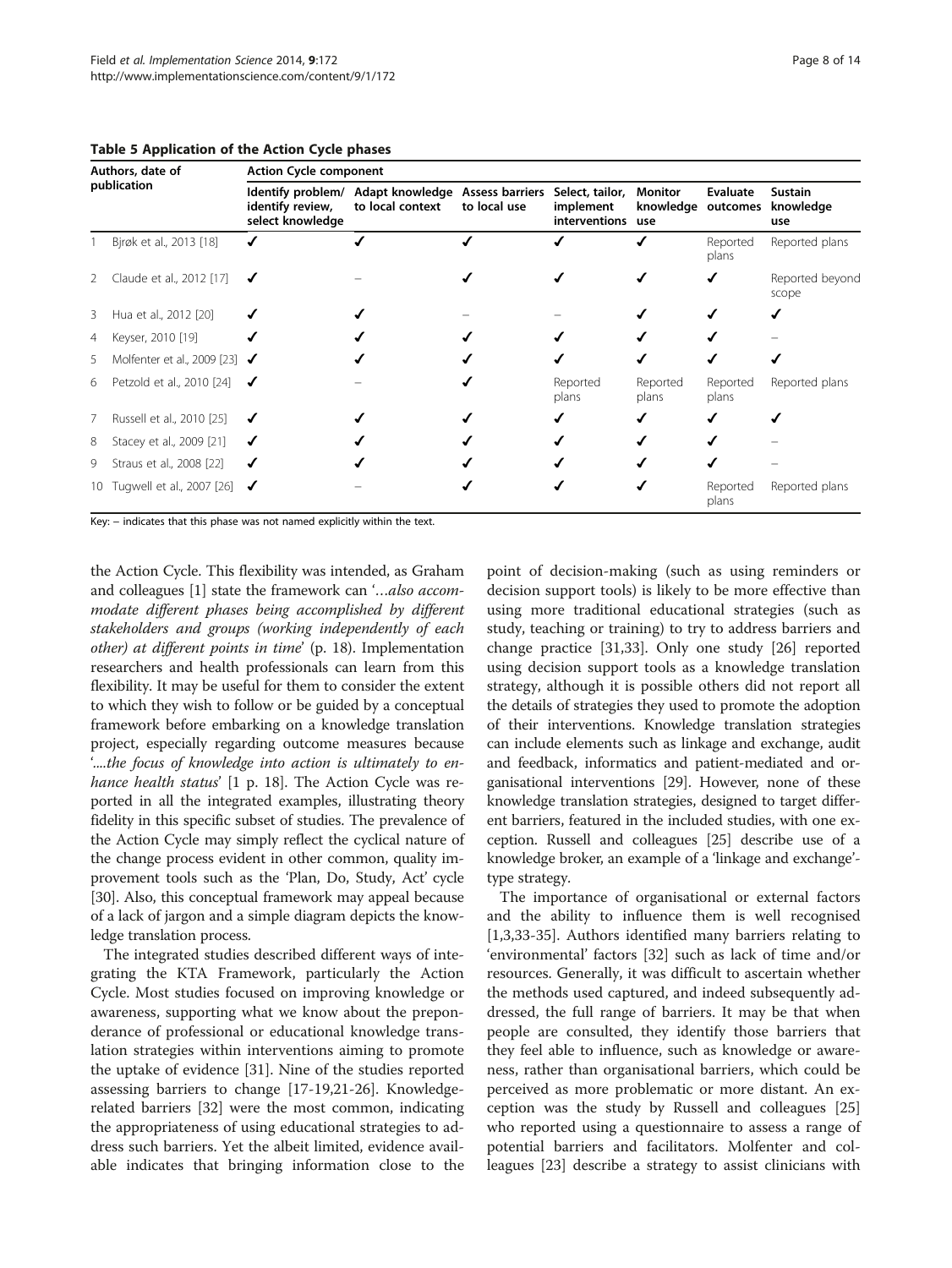| Selection, tailoring and<br>mplementation of<br>interventions                                                                                                                                                                                                                                              | Monitoring, evaluating and<br>sustaining knowledge use                                                                                                                                                                                                                                                                        |
|------------------------------------------------------------------------------------------------------------------------------------------------------------------------------------------------------------------------------------------------------------------------------------------------------------|-------------------------------------------------------------------------------------------------------------------------------------------------------------------------------------------------------------------------------------------------------------------------------------------------------------------------------|
| Implementation skills centres<br>and clinical practice; working<br>with students, teachers, clinical<br>supervisors                                                                                                                                                                                        | Monitoring as part of defined<br>projects; process and outcome<br>evaluation of the model in<br>ongoing studies; sustaining<br>knowledge use planned                                                                                                                                                                          |
| Radio broadcasts and educational<br>video                                                                                                                                                                                                                                                                  | 142 women completed<br>questionnaires before and after<br>video; 95% agreed video was<br>understandable and should be<br>widely disseminated. Short-term<br>knowledge gain (pre/post-test)<br>was found to have increased<br>significantly. Evaluation and<br>sustaining phases stated as<br>beyond the scope of this project |
| Information and educational<br>resources for health care<br>practitioners, patients and<br>policymakers (e.g. fact sheets,<br>one-page summaries, post cards);<br>'train the trainer' programme to<br>aid dissemination of materials<br>(1-day course offered throughout<br>the vear in English and French | 'Outcomes Review Task Force'<br>examines national and provincial<br>administrative data; for example,<br>improved self-reported awareness<br>of hypertension, use of multiple<br>hypertensive agents, greater<br>control of hypertension and<br>improved age- and sex-standardised<br>mortality rates                         |

# <span id="page-8-0"></span>Table 6 Detailed application of the phases with the Action Cycle

Authors, date Problems identified and/or

|              | of study                       | knowledge identified,<br>reviewed, selected                                                                                                                                                                                                     | to local context                                                                                                                             | and barriers identified                                                                                                                                                                                                          | mplementation of<br><b>interventions</b>                                                                                                                                                                                                                                                                                      | sustaining knowledge use                                                                                                                                                                                                                                                                                                      |
|--------------|--------------------------------|-------------------------------------------------------------------------------------------------------------------------------------------------------------------------------------------------------------------------------------------------|----------------------------------------------------------------------------------------------------------------------------------------------|----------------------------------------------------------------------------------------------------------------------------------------------------------------------------------------------------------------------------------|-------------------------------------------------------------------------------------------------------------------------------------------------------------------------------------------------------------------------------------------------------------------------------------------------------------------------------|-------------------------------------------------------------------------------------------------------------------------------------------------------------------------------------------------------------------------------------------------------------------------------------------------------------------------------|
| $\mathbf{1}$ | Bjrøk et al.,<br>2013 [18]     | Problem of qualifying nursing<br>students in practical skill<br>acknowledged by educators,<br>researchers and students                                                                                                                          | 'Research in nursing skills group'<br>refined theoretical model;<br>developed a supplement to the<br>model; developed 'heuristic'<br>devices | 'Research in nursing skills' group<br>created; identifies barriers;<br>language of manual; lack of<br>examples                                                                                                                   | Implementation skills centres<br>and clinical practice; working<br>with students, teachers, clinical<br>supervisors                                                                                                                                                                                                           | Monitoring as part of defined<br>projects; process and outcome<br>evaluation of the model in<br>ongoing studies; sustaining<br>knowledge use planned                                                                                                                                                                          |
| 2            | Claude et al.,<br>2012 [17]    | Reviewed evidence that spina<br>bifida is preventable through use<br>of peri-conceptual maternal folate<br>supplements; reviewed local<br>surgical cases at one hospital                                                                        |                                                                                                                                              | Knowledge, attitude and practices<br>questionnaire ( $n = 150$ women<br>attendees at prenatal consultations)<br>and focus group identified limited<br>use and awareness of folic acid.<br>willingness to take it and to pay cost | Radio broadcasts and educational<br>video                                                                                                                                                                                                                                                                                     | 142 women completed<br>questionnaires before and after<br>video; 95% agreed video was<br>understandable and should be<br>widely disseminated. Short-term<br>knowledge gain (pre/post-test)<br>was found to have increased<br>significantly. Evaluation and<br>sustaining phases stated as<br>beyond the scope of this project |
| 3            | Hua et al.,<br>2012 [20]       | 'Canadian Hypertension Education<br>Program Recommendations Task<br>Force' identifies what is old but still<br>important from evidence base and<br>previous recommendations                                                                     | Small group workshops; pilot<br>testing of recommendations<br>led by committee representative<br>of the target health care<br>professionals  | 'Implementation task force'<br>'addresses barriers to knowledge<br>use'; specific barriers not reported                                                                                                                          | Information and educational<br>resources for health care<br>practitioners, patients and<br>policymakers (e.g. fact sheets,<br>one-page summaries, post cards);<br>'train the trainer' programme to<br>aid dissemination of materials<br>(1-day course offered throughout<br>the year in English and French,<br>across Canada) | 'Outcomes Review Task Force'<br>examines national and provincial<br>administrative data; for example,<br>improved self-reported awareness<br>of hypertension, use of multiple<br>hypertensive agents, greater<br>control of hypertension and<br>improved age- and sex-standardised<br>mortality rates                         |
| 4            | Keyser,<br>2010 [19]           | Problem identified by focus group<br>that families of elderly lacked<br>understanding of delirium;<br>literature reviewed and synthesised<br>to ensure that information given<br>was up to date                                                 | Existing educational resources<br>gathered and appraised for<br>level of appropriateness to<br>lay population; best available<br>chosen      | Focus group with families identified<br>limited awareness                                                                                                                                                                        | Six education sessions and<br>information package given<br>to participants                                                                                                                                                                                                                                                    | 'Knowledge test' before and after<br>intervention; limitations of this<br>approach to monitoring and<br>evaluation and sustaining<br>knowledge use discussed                                                                                                                                                                  |
| 5            | Molfenter et al.,<br>2009 [23] | 'Knowledge to action' gap<br>identified in swallowing<br>rehabilitation; despite training,<br>speech and language therapists<br>not using recommended tool in<br>practice; research team reviewed<br>literature, designed treatment<br>protocol | Adapted knowledge to the<br>facility and individual<br>clinicians-discussed<br>potential application to<br>their caseloads                   | Discussions between research team<br>and clinicians identified time;<br>appropriate patient selection;<br>discomfort with the technology;<br>competing priorities                                                                | Tailored support for clinicians;<br>assistance to select appropriate<br>patients on site; individualised<br>training, ad hoc support and<br>mentorship available via email,<br>telephone and in person                                                                                                                        | Mentors monitored progress.<br>Outcomes evaluated via<br>qualitative interviews with<br>clinicians; thematic analysis<br>identified key themes. Sustaining<br>knowledge use described as<br>ongoing partnership between<br>the research team and clinicians:<br>clinicians continue to access<br>support from mentors         |
| 6            | Petzold et al.,<br>2010 [24]   | Two multicentre studies identified<br>limited best practice for<br>management of unilateral spatial<br>neglect post stroke                                                                                                                      | Not reported                                                                                                                                 | Focus groups with clinicians;<br>interviews between researchers<br>and clinicians; key themes re:<br>barriers and facilitators identified;<br>specific barriers not reported                                                     | Plans reported a for multimodal<br>knowledge translation<br>intervention, informed by<br>barriers and facilitators identified                                                                                                                                                                                                 | Plans reported for follow-up<br>studies to address whether<br>desired change has occurred                                                                                                                                                                                                                                     |

How knowledge was adapted Methods of barrier assessment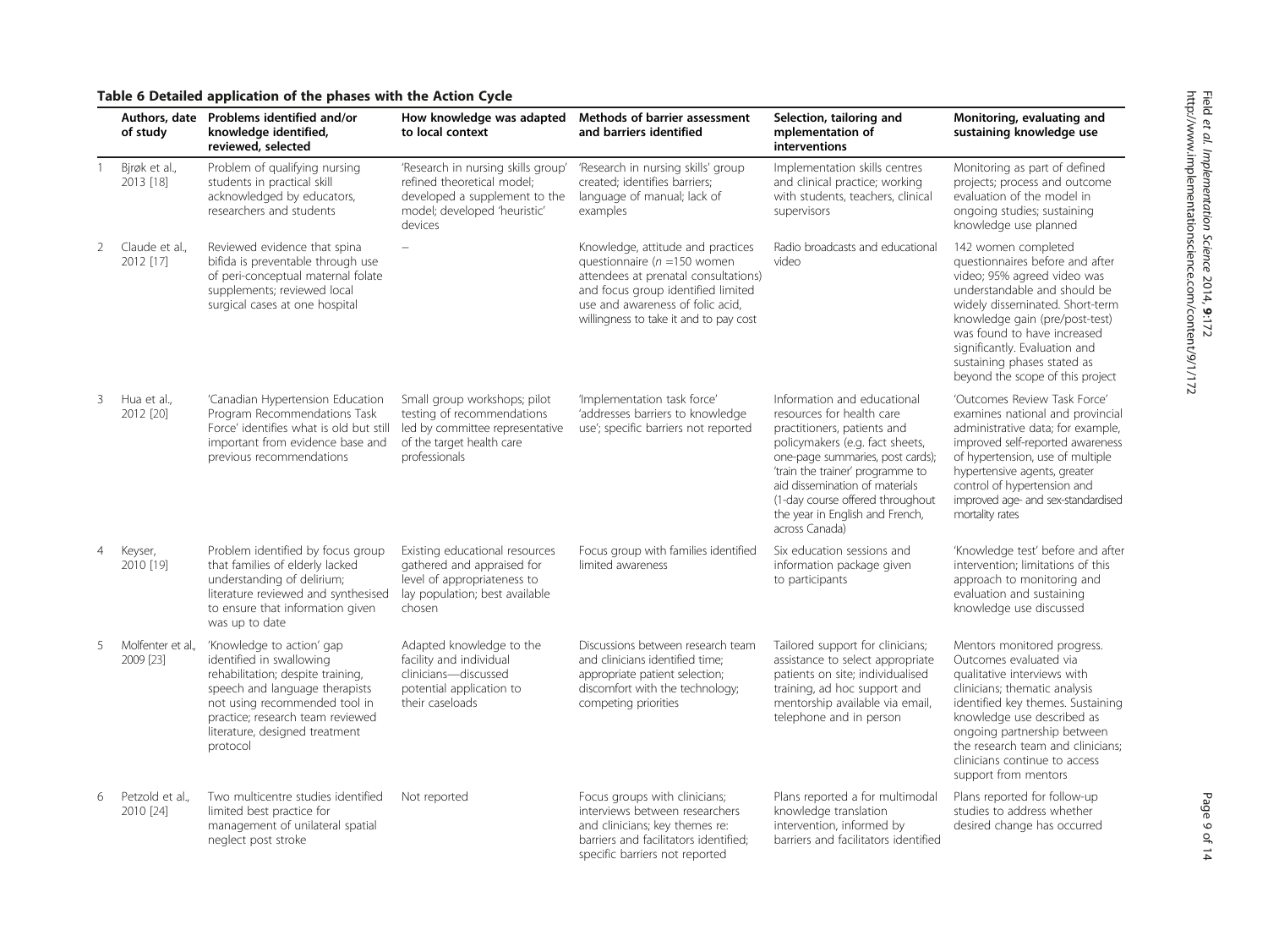# Table 6 Detailed application of the phases with the Action Cycle (Continued)

| 7 | Russell et al.,<br>2010 [25]    | Survey revealed wide variation in<br>practice of paediatric occupational<br>therapists and physiotherapists<br>treating re: best practice guidelines<br>and measurement tools                                                                                                                                                           | 'Knowledge brokers' given<br>materials, for example, manual<br>and instructional DVD for<br>particular measurement tools,<br>key articles, summaries and<br>case scenarios; intranet site<br>established; PowerPoint<br>presentation for knowledge<br>brokers to adapt as they wished | 'Support and barriers' questionnaire<br>completed by knowledge brokers<br>re: organisational structure,<br>resources, target therapists, the<br>children and families and the<br>measurement tools themselves;<br>specific barriers not reported                                                                                                     | Knowledge brokers in multiple<br>sites-knowledge brokers<br>recorded their activities, regular<br>teleconferences and use of<br>intranet to facilitate sharing of<br>strategies                                                                         | To monitor and evaluate<br>outcomes, knowledge brokers<br>and physiotherapists completed<br>online survey re: knowledge and<br>use pre and post intervention,<br>and at 6, 12 and 18 months;<br>semi-structured telephone<br>interviews held with knowledge<br>brokers, physiotherapists and<br>centre administrators at 6 and<br>18 months                                                                                                                                                             |
|---|---------------------------------|-----------------------------------------------------------------------------------------------------------------------------------------------------------------------------------------------------------------------------------------------------------------------------------------------------------------------------------------|---------------------------------------------------------------------------------------------------------------------------------------------------------------------------------------------------------------------------------------------------------------------------------------|------------------------------------------------------------------------------------------------------------------------------------------------------------------------------------------------------------------------------------------------------------------------------------------------------------------------------------------------------|---------------------------------------------------------------------------------------------------------------------------------------------------------------------------------------------------------------------------------------------------------|---------------------------------------------------------------------------------------------------------------------------------------------------------------------------------------------------------------------------------------------------------------------------------------------------------------------------------------------------------------------------------------------------------------------------------------------------------------------------------------------------------|
| 8 | Stacey et al.,<br>2009 [21]     | Audit of nursing curriculum course<br>identified lack of awareness and<br>use of patient decision support<br>resources (by nursing students<br>and faculty members)                                                                                                                                                                     | Plan for the integration of<br>decision support throughout<br>the nursing curriculum shared<br>with key stakeholders; project<br>advisory team established                                                                                                                            | Needs assessment with faculty<br>members identified limited<br>awareness, time pressures, limited<br>resources in French and lack of<br>instructional tools (e.g. case<br>scenarios, exam questions<br>assignments)                                                                                                                                  | Faculty development activities<br>to address identified barriers.<br>For example, staff workshop,<br>newsletter profiling different<br>resources, exam questions, case<br>scenarios, assignments created                                                | Monitoring identified use of<br>scenarios and assignments;<br>lectures given; knowledge use<br>observed amongst students in<br>course assignments, seminars<br>and exam questions; faculty<br>members requested session on<br>patient support plans for<br>evaluation and sustaining<br>knowledge use discussed                                                                                                                                                                                         |
| 9 | Straus et al.,<br>2008 [22]     | Need to provide adequate<br>mentorship for clinical researchers<br>identified by researchers and<br>research funders                                                                                                                                                                                                                    | Workshop for funders, university<br>administrators and clinician<br>scientists to review evidence on<br>mentorship tools                                                                                                                                                              | Workshop identified barriers as: lack<br>of recognition of importance of<br>mentoring at departmental/<br>university levels; lack of educational<br>intervention for mentors/mentees<br>and difficulty finding mentors; lack<br>of time and capacity                                                                                                 | Written summary of key messages<br>local opinion leaders/academic<br>detailing, website, newsletters<br>targeting administrators,<br>departmental chairs, researchers,<br>mass media, chairs of research<br>institutes                                  | Monitoring identified development<br>of mentorship facilitators and<br>workshops. Plans reported to<br>evaluate impact of adopted<br>mentorship strategies, for example,<br>repeating qualitative study re:<br>experiences of mentorship;<br>sustainability considered for<br>example by trying to ensure<br>ongoing participation of<br>stakeholders, and qualitative<br>evaluation-if the intervention<br>not found to be effective, iterative<br>cycle of design and testing to try<br>and refine it |
|   | 10 Tugwell et al.,<br>2007 [26] | People with musculoskeletal<br>conditions, family members and<br>physicians were interviewed as<br>part of another project-results<br>indicated people wanted<br>information about treatments<br>and what they could do to help<br>themselves, but health care<br>providers had difficulty translating<br>information into lay language | Evidence was adapted, for<br>example, by describing<br>situations when individuals<br>may want to consider<br>treatment, by presenting<br>benefits and harms out of<br>100 people and decision aids                                                                                   | Interviews re: barriers identified the<br>Internet as an important source of<br>information but that physicians<br>were still regarded as gatekeepers<br>to information and services:<br>literature re: barriers and facilitators<br>also considered and identified lack<br>of awareness, difficulty accessing<br>them or limited time of physicians | Aimed to increase consumer<br>awareness of and access to<br>knowledge products/tools<br>(patient decision aids on key<br>websites and given to key<br>helplines/call centres); on<br>website for physicians to<br>access and print out decision<br>aids | Describe plans to monitor use of<br>these tools: basic evaluation of<br>website visits and a web survey<br>completed. Authors discuss<br>challenges of evaluating outcome<br>and sustaining knowledge use<br>and other work related to this                                                                                                                                                                                                                                                             |

Key: − indicates that this phase was not named explicitly within the text.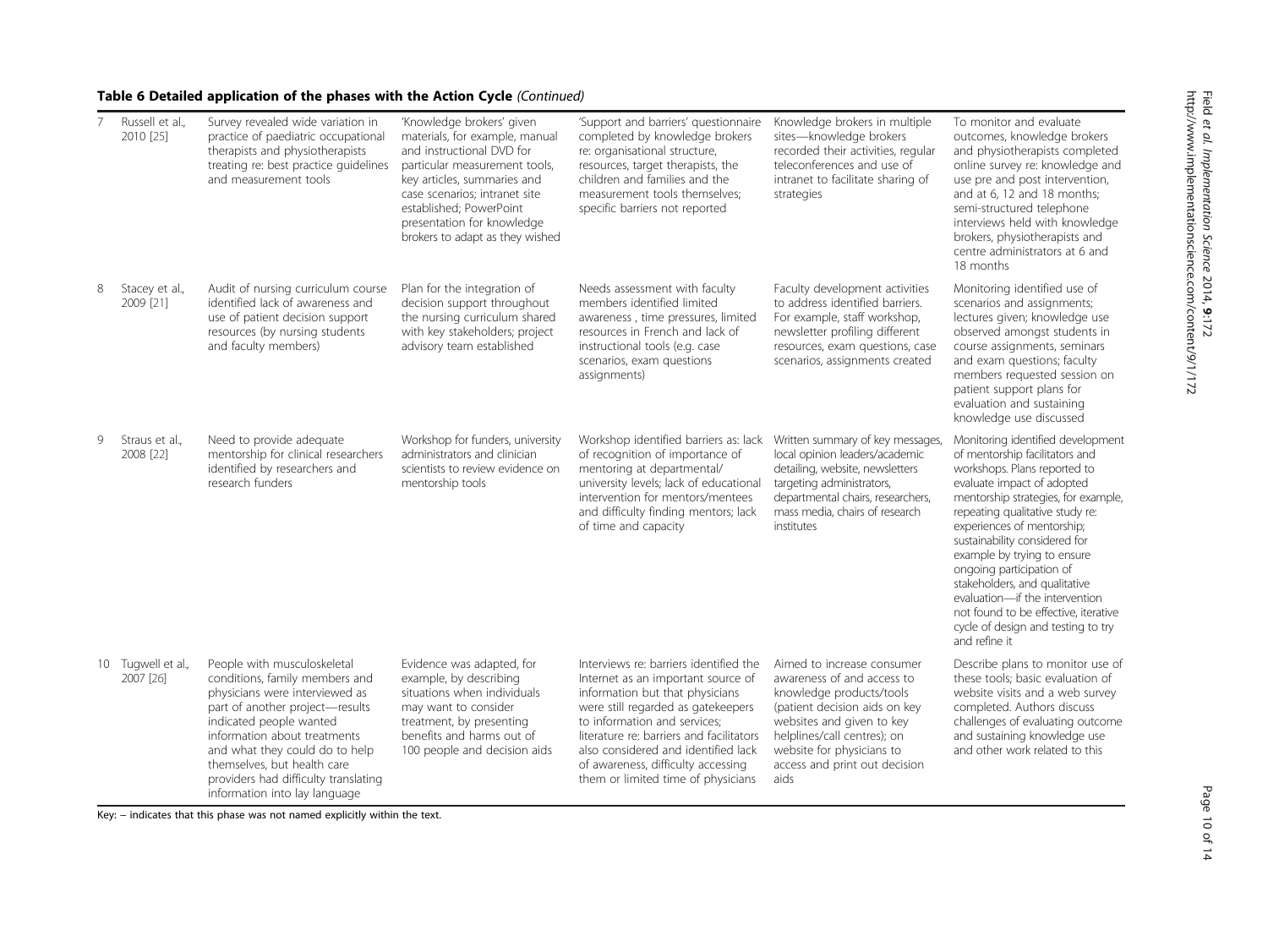patient selection which could be interpreted as seeking to influence organisational barriers such as 'competing priorities', as well as addressing knowledge-related barriers. Légaré [\[32](#page-13-0)] recommends using established taxonomies developed for barriers and facilitators within knowledge translation projects. Our findings support this proposal. We further identified a need to use taxonomies when analysing or evaluating knowledge translation strategies [[33](#page-13-0),[34](#page-13-0)]. This study also reinforces the importance of reporting standards [\[8](#page-12-0),[36](#page-13-0)], such as the new TIDieR checklist [[37\]](#page-13-0) to facilitate more explicit reporting of implementation studies and their subsequent inclusion in systematic reviews.

The monitoring, outcomes or sustaining phases of the Action Cycle were less often described, although three noted their plans for doing so [[18,24,26\]](#page-13-0). This may reflect a publication bias, between reporting process and outcomes. Claude and colleagues [\[17\]](#page-13-0) stated that these phases were beyond the scope of their project. Such work may require additional funding for longer term monitoring or strategies to sustain knowledge use over time. It may also be a reflection of the challenges for defining and reporting outcomes for knowledge translation projects. Tugwell and colleagues [\[26\]](#page-13-0) highlight this particular challenge, commenting that most outcomes in arthritis research are about pain and function. In contrast, they wanted to evaluate the impact of their intervention on people's ability to understand their choices and make informed decisions about treatment. Consequently, we recommend that the phase 'select, tailor, implement intervention' be amended to include 'define and select outcomes and knowledge use measures', as a prompt to those using the KTA Framework to specify such outcomes when selecting which knowledge translation strategies to use.

A notable feature of the KTA Framework is the development of knowledge tools or products as part of Knowledge Creation. Most studies created a range of products, either as part of Knowledge Creation [[18,20,21,26](#page-13-0)] or the Action Cycle [[21,23,24\]](#page-13-0). Interestingly, a recent evaluation of the Canadian Institutes of Health Research (CIHR) Knowledge Translation Funding Program [[38](#page-13-0)] presented results relating to knowledge translation products, academic outputs and capacity building together, giving the appearance, in our interpretation, that these different dimensions may be regarded as equally important.

Interest in using systematic literature reviews to investigate theories, models and conceptual frameworks has increased in recent years [[7,](#page-12-0)[39\]](#page-13-0). Yet, this method may prove challenging, often because of limited and imprecise reporting. Davies and colleagues [\[40](#page-13-0)] note that less than 6% of 235 studies, albeit published before 1998, explicitly used theories of behaviour or behaviour change. They and we resorted to a simple taxonomy to describe the level and type of usage based on explicit reporting. A

coding scheme, with 19 categories for theory use for behaviour change interventions, ranging from mentioned but not demonstrated, right through to theory refinement, has been developed [[41\]](#page-13-0). This scheme may be useful for similar studies examining theory use. However, our review focused primarily on examining how a conceptual framework had been used in practice. Using the framework itself as a device through which to examine how it had been used seemed an appropriate and pragmatic approach for our purposes.

Bartholomew and Mullen [\[42](#page-13-0)] suggest that the 'prevailing wisdom in the field of health-related behaviour change is that well-designed and effective interventions are guided by theory' (p. S20). Others argue that the effectiveness and generalisability of implementation studies are hindered by weak theoretical underpinnings [[40,43,44\]](#page-13-0). Our review, and similar studies [\[39,40,43-45](#page-13-0)], consistently comments on the limited, haphazard use of theory, even though theories can be applied in many different ways [\[41\]](#page-13-0). Primary studies, exploring the direct experience and perceptions of different stakeholders in implementation projects, which have been guided by conceptual frameworks, or theories, would add to our understanding of the utility and impact of these tools. A few authors have attempted this, such as McEvoy and colleagues [[43\]](#page-13-0) who examined benefits reported by authors using the Normalization Process Theory. A prospective design would strengthen research studies.

Future research could examine the studies which we categorised as using the KTA Framework to a lesser degree, perhaps for conceptual or persuasive reasons rather than instrumentally. It would be interesting to review the conceptual papers we excluded to explore how they were influenced by the framework and informed the development of conceptual frameworks more generally. Exploring the impact of the KTA Framework, and other conceptual frameworks, on patients and the public in terms of health improvement and outcomes would also be worthwhile, as would exploring their involvement in the application of the framework, not just as recipients of services but as key stakeholders in each phase.

#### Limitations

Our study had several limitations. Firstly, there is a risk of bias and subsequent error given the lead author conducted most of the initial screening, all data extraction and synthesis. This was necessary given the limited resources available to support the review process. It is possible some potentially relevant studies were excluded during the initial sift stage. Several strategies were used to counter this risk. For example, difficulties in applying exclusion/inclusion criteria were discussed by the team and all subsequent decisions were then resolved by consensus. The final list of integrated studies was agreed by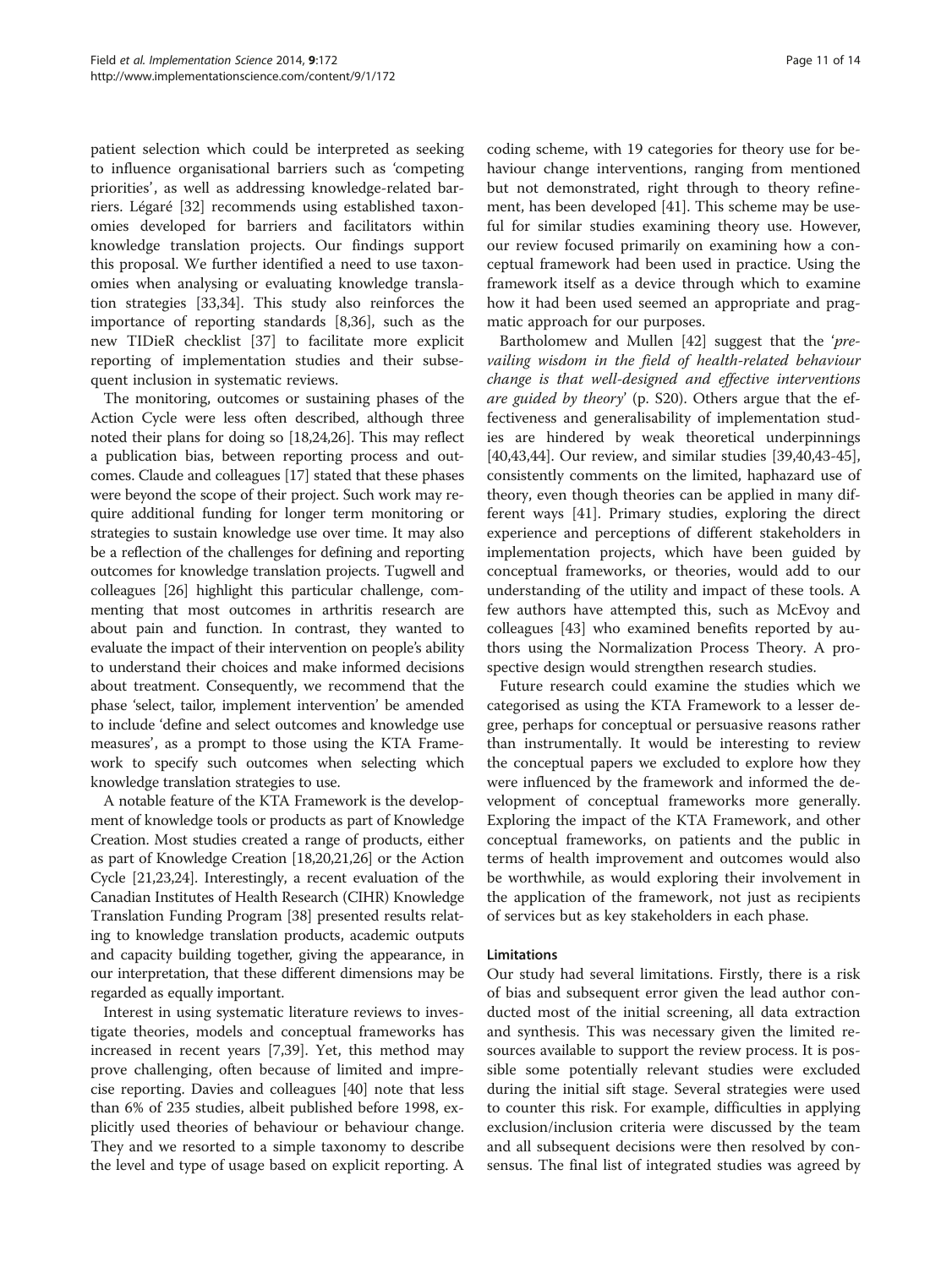two authors (BF and II), and the synthesis was discussed in detail by the team. Initial 'screening out' by title and abstract on the basis of partial information from Google Scholar may also have excluded relevant studies. This is a limitation of using Google Scholar for citation searches. We acknowledge that there are multiple choices available when conducting citation searches. In the absence of formal comparisons of citation search techniques, we decided to operationalise citation searching using Google Scholar. Although there may be some small variation in the actual sets of references retrieved by different citation searches, we have no reason to believe that we have systematically under- or over-represented particular types of studies in our sample. Non-English language studies were excluded, reducing access to examples of applying the KTA Framework published in other languages. This is noteworthy given Canadian research may be published in French language journals. Further, the time frame of the citation searches only captures work up to a certain point (from the date of publication of the source paper to July 2013). We recognise that assimilation and utilisation of an influential framework is a continuous process and that we have employed essentially a cross-sectional method to survey the literature. However, the method is replicable and could be repeated to update the review in future.

Selection bias is another limitation given that we aimed to identify papers reporting usage of the KTA Framework rather than considering or comparing with other conceptual frameworks. This reflected our focus on whether the KTA Framework is used in practice and, if so, how it is applied.

The search strategy was limited to citation searching of three databases. We did not follow up references (including book chapters) or contact authors of included or excluded studies. Neither did we seek out grey literature or search specific thesis/dissertation databases. Citation searching seeks to optimise sensitivity and specificity when seeking to identify reports of practical applications of a model or framework. Our experience certainly confirms that this search method circumvents the problems of variation in terminology typically encountered in topic-based searches of bibliographic databases. However, as shown by our study, citation searching in isolation from citation analysis—the detailed examination of full-text—is unable to discriminate between where a model is simply mentioned 'in passing' or even for 'cosmetic' reasons and where it represents an explicit intellectual and conceptual contribution.

We acknowledge that faced with the same task, another review team might choose to include papers reporting a single knowledge translation strategy. We did not include the many papers about clinical practice guidelines for two interrelated reasons. Firstly, we were interested in the practical application of the KTA

Framework and thus in identifying papers where the KTA Framework appeared to be a fundamental guide to the work reported. Secondly, multifaceted strategies are more likely to be successful than a single strategy [[27,46,47\]](#page-13-0), as they target different barriers [\[40\]](#page-13-0), which reflects our interest in the real-world use of the KTA Framework, where it is probably impossible to control and isolate one strategy [[48](#page-13-0)]. However, it is worth noting that clinical guidelines could be categorised as knowledge tools/products and/or implementation strategies depending on if, and how, the guideline features in the framework.

Similarly, we acknowledge that some readers may be interested in precise reasons for exclusions. We have chosen to report the aggregate number of excluded papers on the PRISMA flow diagram (Figure [2\)](#page-4-0). Due to overlapping categories (e.g. review papers, conceptual or descriptive papers and those describing a single knowledge translation strategy or not topically relevant), we excluded against a single criterion, even when multiple criteria applied, as practical considerations rendered it unnecessary to exhaustively document all possible reasons for exclusion for each paper.

Inevitably, decisions about including or excluding studies were reliant on subjective judgements about whether the KTA Framework had been reported in an integrated way, or not. A continuum of usage, ranging from referenced to integrated, was developed to aid this process. Judging between informed and directed was difficult, suggesting further refinement of the categories is required.

Data extraction and presenting results according to the phases were also challenging, given that the framework is dynamic, and can be non-sequential with overlap between phases [\[1](#page-12-0)]. There were occasions when we sensed that aspects of Knowledge Creation and Action Cycle had been done or combined, but as this was not explicit, we excluded these data. For example, the creation of websites, interactive e-learning modules, training packages and a protocol were reported as part of the Action Cycle [\[19,23,24](#page-13-0)], yet they could be knowledge tools/products. This reinforces the importance of theory fidelity and that authors refer to established taxonomies or reporting standards [\[36,37,40,41](#page-13-0)] so we can understand how conceptual frameworks, theories and models are really used to guide practice or inform research.

# Conclusion

This citation analysis and systematic review investigated the practical application of a well-established conceptual framework—the KTA Framework [[1\]](#page-12-0). We found that the framework is being used in practice, to varying degrees of completeness, and with theory fidelity when reported as integral to the implementation effort.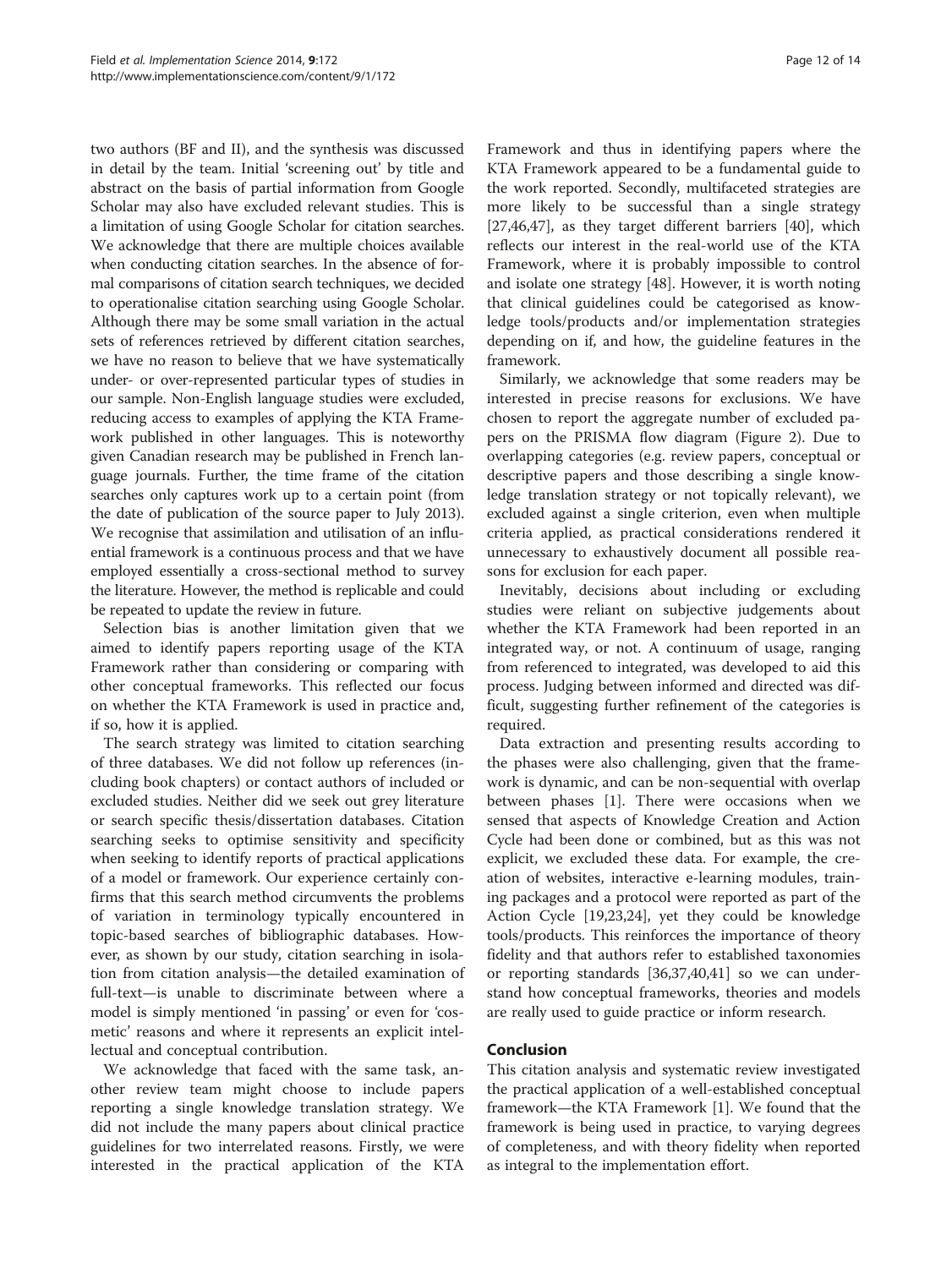<span id="page-12-0"></span>Citation searching for the original reference by Graham and colleagues [1] optimised the sensitivity and specificity of the search strategy. It was cited 470 unique times across the three databases, indicating the bibliometric impact of the source paper. However, we were interested in the realworld application of the KTA Framework as a guide to implementation activities in health care and whether it was used in a way that was true to the framework. The authors' attribution of use was variable, with most merely referencing the framework or describing how it was used to inform or structure projects. Only 10 of 146 papers reported direct use, with examples demonstrating that the framework was integral to their study. In these studies, the KTA Framework appeared to provide a practical yet flexible guide to getting research findings into practice, allowing it to be applied in idiosyncratic ways. This illustrates the adaptability of the conceptual framework to different health care settings and topics. The KTA could also be used as a literacy device to structure reporting of the framework.

Conventional views support the use of theories, models and conceptual frameworks to underpin the process of change, yet in practice, their application seems more limited [\[40,43-45\]](#page-13-0). This may be an artefact of reporting: few studies justify or explain their theoretical stance; even fewer do so using the appropriate constructs or with theory fidelity. This presents an interpretation challenge both for those seeking to learn from such projects and systematic reviewers. Understanding if and how these theoretical tools add value to implementation endeavours and outcomes merits further research.

#### Abbreviations

CIHR: Canadian Institutes of Health Research; CLAHRC SY: Collaboration for Leadership in Applied Health Research and Care for South Yorkshire; CLAHRC YH: Collaboration for Leadership in Applied Health Research and Care for Yorkshire and Humber; KTA Framework: Knowledge to Action Framework; NIHR: National Institute for Health Research.

#### Competing interests

AB is a member of the editorial board of Implementation Science. The authors declare that they have no competing interests.

#### Authors' contributions

BF, II and AB conceived the review; AB designed the study; AB undertook the searches; BF and II screened and extracted the data; BF wrote the review; and BF, II, AB and KG made comments and edited the review drafts. All authors read and approved the final manuscript.

#### Authors' information

BF is a researcher at the School of Health and Related Research (ScHARR), University of Sheffield, and also an occupational therapist. AB is Reader in Evidence Based Information Practice at the School of Health and Related Research (ScHARR), University of Sheffield, where he leads on systematic review and evidence synthesis activities. II is an occupational therapist. Between 2009 and 2013, she was a Knowledge Translation Project Lead with the NIHR CLAHRC SY. II provided BF with clinical supervision for her MSc dissertation. KG is a professor of nursing research at the University of Sheffield and Sheffield Teaching Hospitals NHS Foundation Trust where she leads the Translating Knowledge into Action theme of NIHR CLAHRC for Yorkshire and Humber. From 2008 to 2013, she led the Translating Knowledge into Action theme of NIHR CLAHRC SY.

#### Acknowledgements

This article presents independent research by the National Institute for Health Research Collaboration for Leadership in Applied Health Research and Care for Yorkshire and Humber (NIHR CLAHRC YH). The views and opinions expressed are those of the authors and not necessarily those of the NHS, the NIHR or the Department of Health.

The lead author (BF) contributed to this study while undertaking the National Institute for Health Research/Health Education England Clinical Academic Training Programme Master in Clinical Research scheme. CLAHRC YH would also like to acknowledge the participation and resources of our partner organisations. Further details can be found at [www.clahrc-yh.](http://www.clahrc-yh.nihr.ac.uk) [nihr.ac.uk.](http://www.clahrc-yh.nihr.ac.uk)

We thank Jennifer Read who provided BF with academic supervision for her MSc dissertation.

#### Funding

The study was funded by the National Institute for Health Research (NIHR) Collaboration for Leadership in Applied Health Research and Care (CLAHRC) for South Yorkshire and Collaboration for Leadership in Applied Health Research and Care (CLAHRC) for Yorkshire and Humber.

#### Author details

<sup>1</sup>School of Health and Related Research (ScHARR), University of Sheffield, Sheffield, UK. <sup>2</sup>NIHR CLAHRC SY, Sheffield, UK. <sup>3</sup>School of Nursing and Midwifery, University of Sheffield, Sheffield, UK. <sup>4</sup>Sheffield Teaching Hospitals NHS Foundation Trust, Sheffield, UK. <sup>5</sup>NIHR CLAHRC YH, Sheffield, UK

#### Received: 7 July 2014 Accepted: 6 November 2014 Published online: 23 November 2014

#### References

- 1. Graham I, Logan J, Harrison M, Straus S, Tetroe J, Caswell W, Robinson N: Lost in knowledge translation: time for a map? J Contin Educ Health Prof 2006, 26:13–24.
- 2. More About Knowledge Translation at CIHR—CIHR. [[http://www.cihr-irsc.](http://www.cihr-irsc.gc.ca/e/39033.html) [gc.ca/e/39033.html\]](http://www.cihr-irsc.gc.ca/e/39033.html)
- 3. Damschroder LJ, Aron DC, Keith, Rosalind E, Kirsh SR, Alexander JA, Lowery JC: Fostering implementation of health services research findings into practice: a consolidated framework for advancing implementation science. Implement Sci 2009, 4:
- 4. Eccles M, Grimshaw J, Walker A, Johnston M, Pitts N: Changing the behavior of healthcare professionals: the use of theory in promoting the uptake of research findings. J Clin Epidemiol 2005, 58:107-12.
- 5. Rycroft-Malone J: The PARIHS framework: a framework for guiding the implementation of evidence based practice. J Nurs Care Qual 2004, 19:297–304.
- 6. Rycroft-Malone J, Bucknall T: Models and Frameworks for Implementing Evidence-Based Practice. Chichester, UK: Wiley Blackwell; 2010.
- 7. Ilott I, Gerrish K, Booth A, Field B: Testing the consolidated framework for implementation research on health care innovations from South Yorkshire. J Eval Clin Pract 2013, 19:915–24.
- 8. Helfrich CD, Damschroder LJ, Hagedorn HJ, Daggett GS, Sahay A, Ritchie M, Damush T, Guihan M, Ullrich PM, Stetler CB: A critical synthesis of literature on the promoting action on research implementation in health services (PARIHS) framework. Implement Sci 2010, 5:82.
- 9. Tabak RG, Khoong EC, Chambers DA, Brownson RC: Bridging research and practice: models for dissemination and implementation research. Am J Prev Med 2012, 43:337–50.
- 10. Rycroft-Malone J, Harvey G, Kitson A, McCormack B, Seers K, Titchen A: Getting evidence into practice: ingredients for change. Nurs Stand 2002, 16:38–43.
- 11. Graham ID, Tetroe J, KT Theories Research Group: Some theoretical underpinnings of knowledge translation. Acad Emerg Med 2007, 14:936–941.
- 12. Ilott I, Gerrish K, Bray K, Laker S: Tackling the implementation challenge: bridging thegapbetweenresearchandpractice. [[http://www.rcn.org.uk/\\_\\_data/](http://www.rcn.org.uk/__data/assets/pdf_file/0014/512600/2013_RCN_research_W06.pdf) [assets/pdf\\_file/0014/512600/2013\\_RCN\\_research\\_W06.pdf\]](http://www.rcn.org.uk/__data/assets/pdf_file/0014/512600/2013_RCN_research_W06.pdf)
- 13. Crosby R, Noar SM: Theory development in health promotion: are we there yet? *J Behav Med* 2010, 33:259-263.